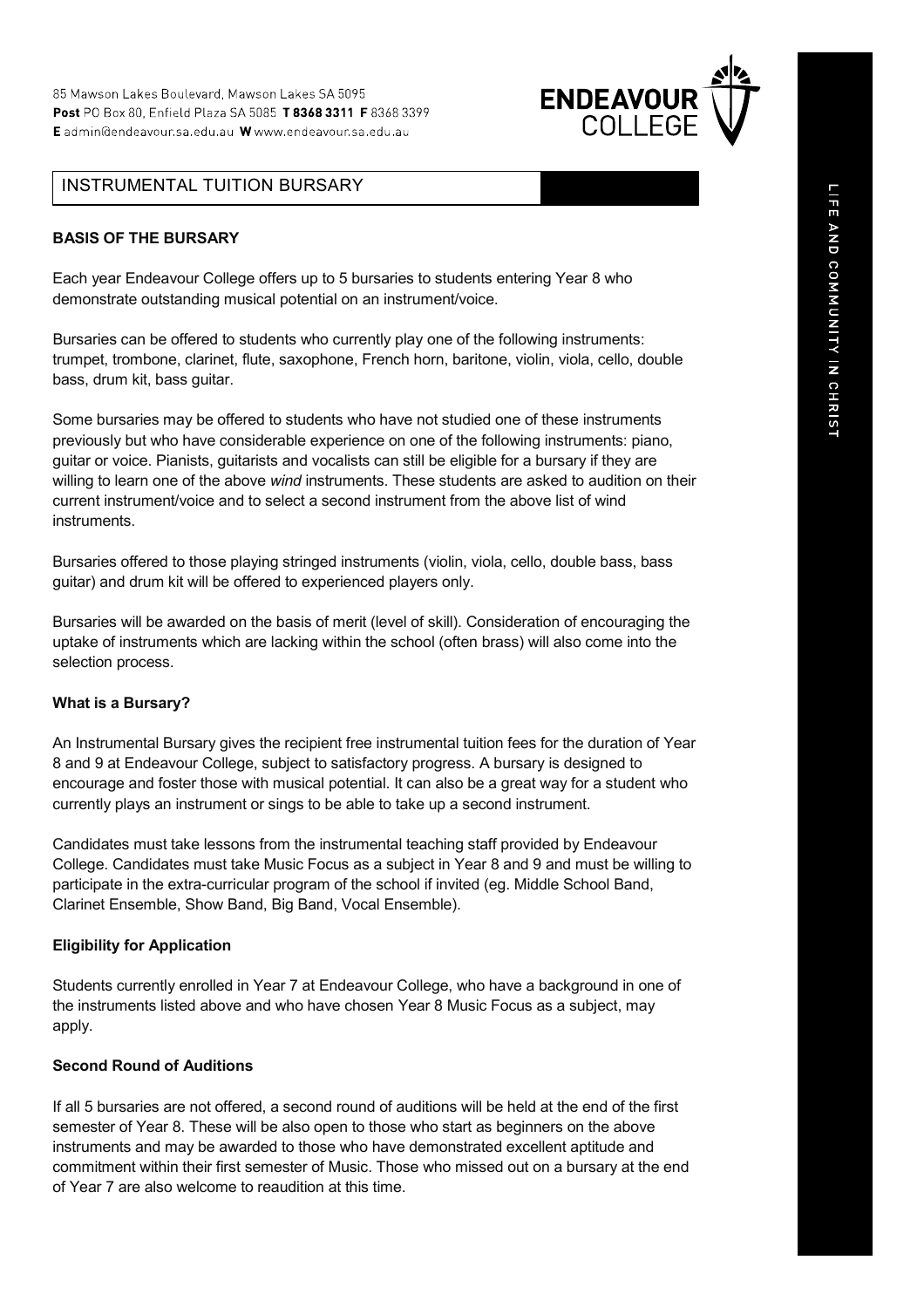#### **Audition and Application Procedure**

- Candidates should complete the Instrumental Tuition Bursary Application form attached and return it to Endeavour College (please detach the form and keep these pages for your information)
- **Candidates must also supply a copy of a recent school report and a letter of reference by a current/previous music tutor with this application.**

The closing date for submission of bursary applications will be the end of Week 4, Term 4. (Or for mid-year applications, by the end of Term 2)

Please address your completed application form to:

*Music Coordinator Endeavour College PO Box 80 ENFIELD PLAZA SA 5085*

Following the closing date, a short list will be compiled and selected applicants will then be allocated an audition time. All applicants will be advised of the outcome of their applications. Auditions will be held in the Endeavour College Music Centre towards the end of Term 4 (successful applicants will be informed of their audition times in mid-Term 4).

Second round auditions will occur in Week 1 or 2 of Term 3.

#### **Audition Requirements**

Successful applicants should prepare two solo pieces of music to play on their instrument/voice. These should be contrasting in some way ie two different styles or one slower, one faster. Please bring a copy of the sheet music for staff to follow at the audition.

If your child plays a second instrument and you wish for us to consider this in our decision making, they should also prepare one piece to play on this instrument.

Please also be prepared to play any scales that you have learned (if applicable).

Other skills tested will include sight reading and aural skills – being able to identify and replicate different pitches and rhythms.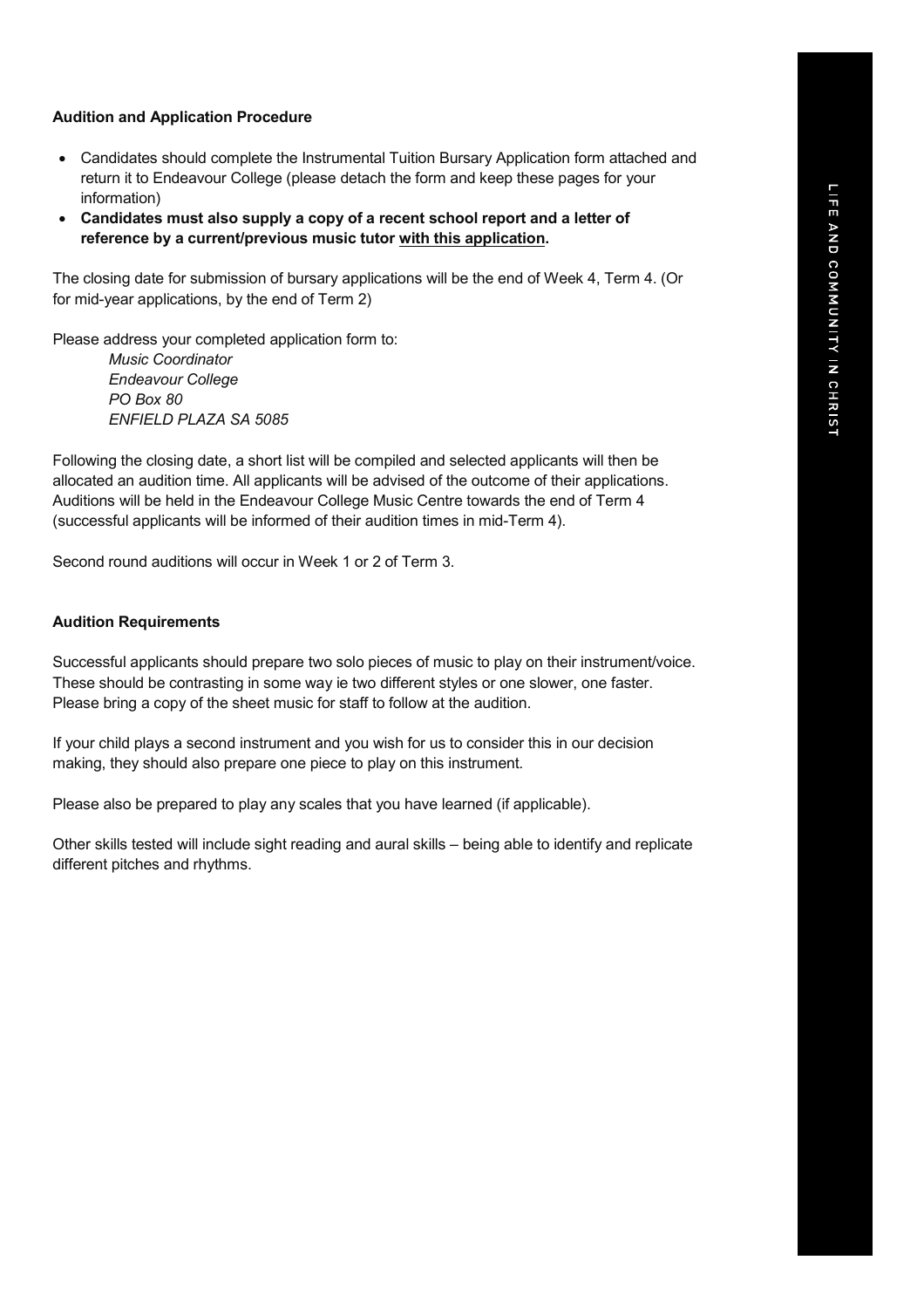## APPLICATION FOR INSTRUMENTAL TUITION BURSARY

# **APPLICANT INFORMATION**

# **PARENT/CAREGIVER INFORMATION**

#### **Mother**

## **Father**

# Caregiver (if applicable)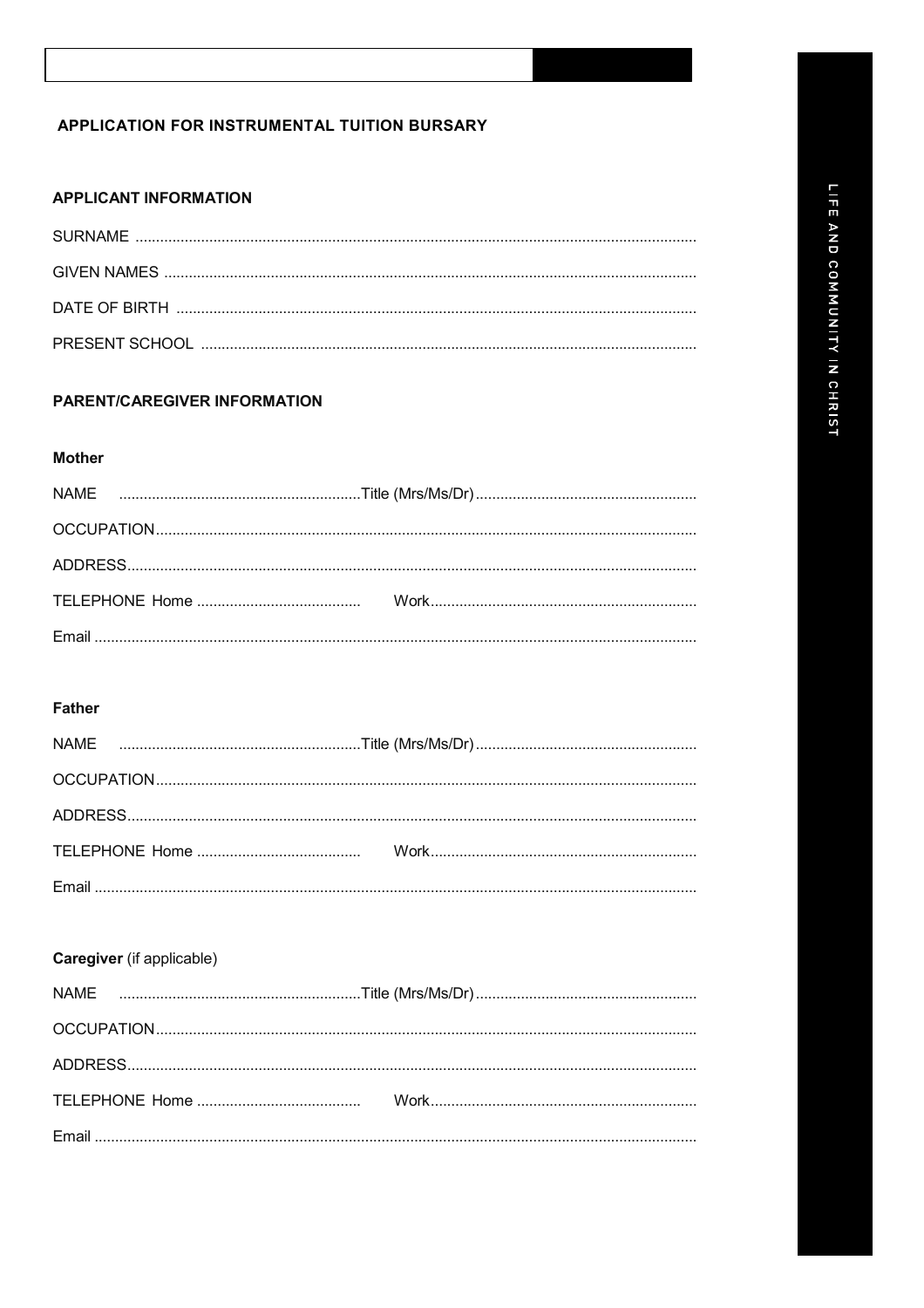### **INSTRUMENTS CURRENTLY STUDIED**

### **First Instrument**

### **Second Instrument** (if applicable)

## **INSTRUMENT YOU WISH TO BE OFFERED A BURSARY FOR**: ...............................................

PLEASE NOTE THAT BURSARIES ARE NOT OFFERED FOR PIANO, GUITAR OR VOICE, but those playing one of these instruments/studying vocals can still audition providing that they are willing to select a **wind** instrument to study as a second instrument.

### **Theoretical Studies** (if applicable)

Have you studied theory or musicianship (e.g. AMEB, Trinity College etc.)

Please list details of any exams passed and grades achieved.

............................................................................................................................................................. .............................................................................................................................................................